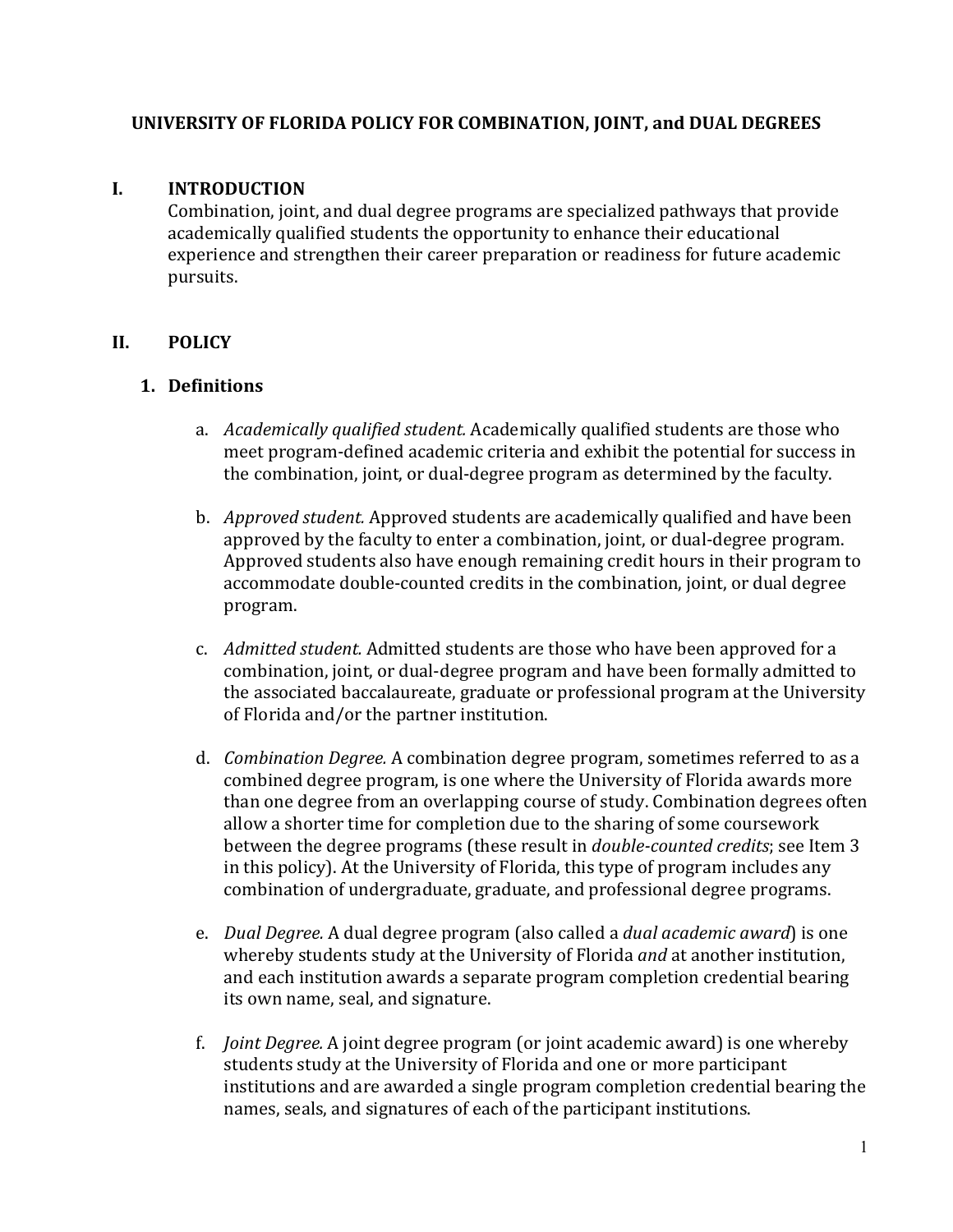- g. *Double-counted credits.* Double-counted credits, sometimes referred to as overlapping or shared credits, are those that a student earns in a degree program that are also applied to (or counted toward) another degree program. The principle of double-counted credits allows the student to earn two degrees without any loss of integrity, quality, or coherence of the two degrees for fewer total credit hours than would normally be required if both academic degree programs were taken independently.
- h. *Justification for double-counted credits.* Academic programs must provide a clear academic justification for the use of double-counted credits that provides evidence that the integrity and quality of each program is not compromised. The justification should address (a) how the shared credits meet the requirements of both degrees, (b) how the combination, joint, or dual degree program present a coherent course of study, and (c) the process used to determine this.

Justifications typically include program-defined admissions requirements, evidence that the student will be able to meet student learning outcomes for both programs successfully with no loss of fidelity, the relevance of the combination, joint, or dual-degree program to the student's desired outcomes, and any other evidence that the student will succeed in and benefit from the combination program.

- i. *Participant Institution.* These are institutions that partner with the University of Florida for joint and dual degree programs.
- j. *Coherent course of study.* At the University of Florida, all approved academic programs present a coherent course of study. This is evidenced by the logical, sequential, and consistent nature of the programs. Combination, joint, and dual degree programs preserve this coherence.

## **2. Responsibility**

a. Faculty

The responsibility for developing combination, joint, and dual-degree programs resides with the faculty in each academic program. Proposals should be submitted when faculty identify student demand, employment demand, or a justified substantial pedagogical interest that best serves the student.

b. Administration and Proposal Routing

Requests for combination, dual, and joint degrees must follow the appropriate routing in the UF Approval Tracking System. All combination, joint, and dual degree programs must be reported to the Office of Institutional Assessment at least six months in advance of their implementation.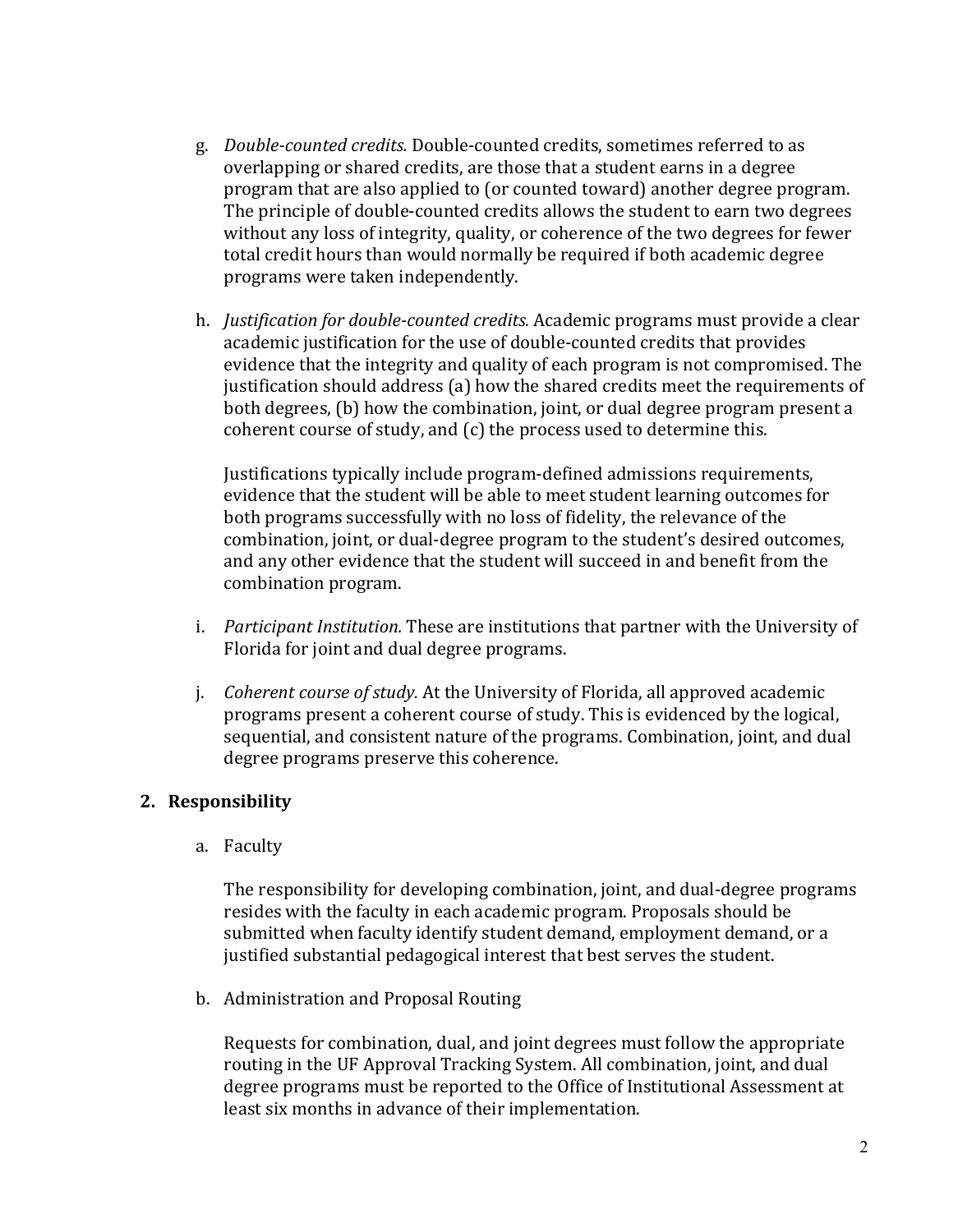### **3. Justification of Double-counted Credit Hours**

- a. Combination degrees.
	- i. *Baccalaureate/Masters and Baccalaureate/Professional*.
		- 1. All double-counted credits must be justified in the proposal as described in Item II(1)(h) in this policy. In this policy, double-counted credits *do not* include those that are transferred according to the [University of Florida Transfer Credit Policy](https://catalog.ufl.edu/UGRD/academic-regulations/registration-policies/#transfercredittext) for undergraduate programs, and the [Masters, PhD,](https://catalog.ufl.edu/graduate/degrees/#text) and [nontraditional program](https://catalog.ufl.edu/graduate/degrees/#text) transfer of credit policies.
		- 2. *Up to 12 credit hours of double-counted credit.* Upon review by each degree program's department and college curriculum committee, the Dean, the Associate Provost for Undergraduate Affairs, the Associate Provost for Academic Affairs, the University Curriculum Committee, the Graduate Council, the Director of Institutional Assessment and the Provost, **up to 12 credit hours** of graduate coursework may be double-counted toward an undergraduate degree and a graduate degree.
		- 3. *Additional hours of double-counted credits beyond 12.* If the program faculty wish to double count **13 or more hours** of graduate credit toward the baccalaureate and master's degree, the proposal may include a request for the additional hours. A separate justification is required for the additional hours beyond 12 and should present a strong case for how the additional hours preserve the quality and coherence of the combined programs.
		- 4. *Individual student exceptions.* A program may petition on behalf of an individual admitted student for an exception to item II(3)(a)(ii)(2) with justification that the additional hours beyond 12 credits preserve the quality and coherence of each program comprising the combination.
		- 5. Undergraduate credit coursework **may not be** double counted toward the graduate degree.
		- 6. At least 50% (at least one-half) of the credits required for completion of the graduate degree in the combination must be earned after the student has been formally admitted to the graduate degree program.
		- 7. The resulting combination program will consist of at least 120 credit hours counted toward the undergraduate degree and at least 30 credit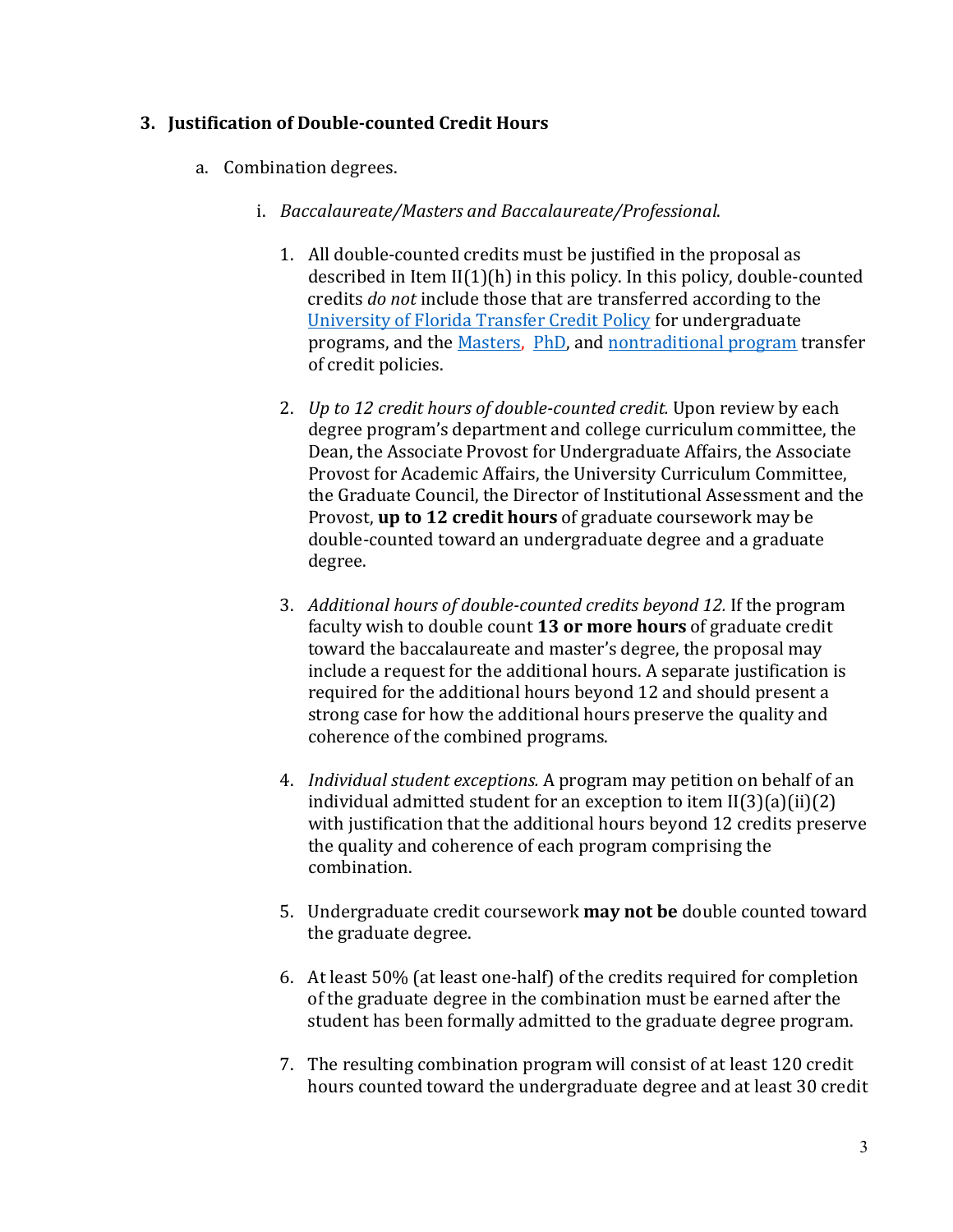hours counted toward the graduate degree, with up to 12 credit hours of double-counted graduate coursework.

- 8. Graduate courses counted toward the undergraduate degree must be appropriate for that degree program, consistent with the SACSCOC requirement that degree programs embody a coherent course of study, as well as all other principles contained in the SACSCOC Policy on Quality and Integrity of Undergraduate Degrees. The integrity and coherence of the graduate program shall be maintained so that the graduate courses are progressively more rigorous than the undergraduate courses.
- 9. Program faculty will set appropriate admissions standards to ensure that students are academically qualified and prepared for graduatelevel coursework.
- ii. *Graduate/Professional.*
	- 1. The combinations must have a minimum combination total of 60 unduplicated graduate or professional credit hours.
	- 2. In combinations where one of the graduate or professional degrees has been approved by the University Curriculum Committee at fewer than 30 credit hours, or the program is approved by the area's professional disciplinary accreditor as appropriate at fewer than 30 credit hours, justification is required for the combination. Justification typically rests on the fact that one of the two associated graduate or professional degrees exceeds the 30-credit minimum so that the total credit hour combination meets or exceeds 60.
	- 3. In combinations where the two programs double count credits, justification is required for the double-counted credits (see Item 1[h] in this policy).
- b. Dual degrees.
	- i. Dual degree programs that share credits must academically justify the double-counted credits [see Item (II)(1)(h) in this policy].
	- ii. Each institution may choose to transfer credits between or among the programs. If transfer credits are part of the agreement, these must be clearly explicated in the agreement.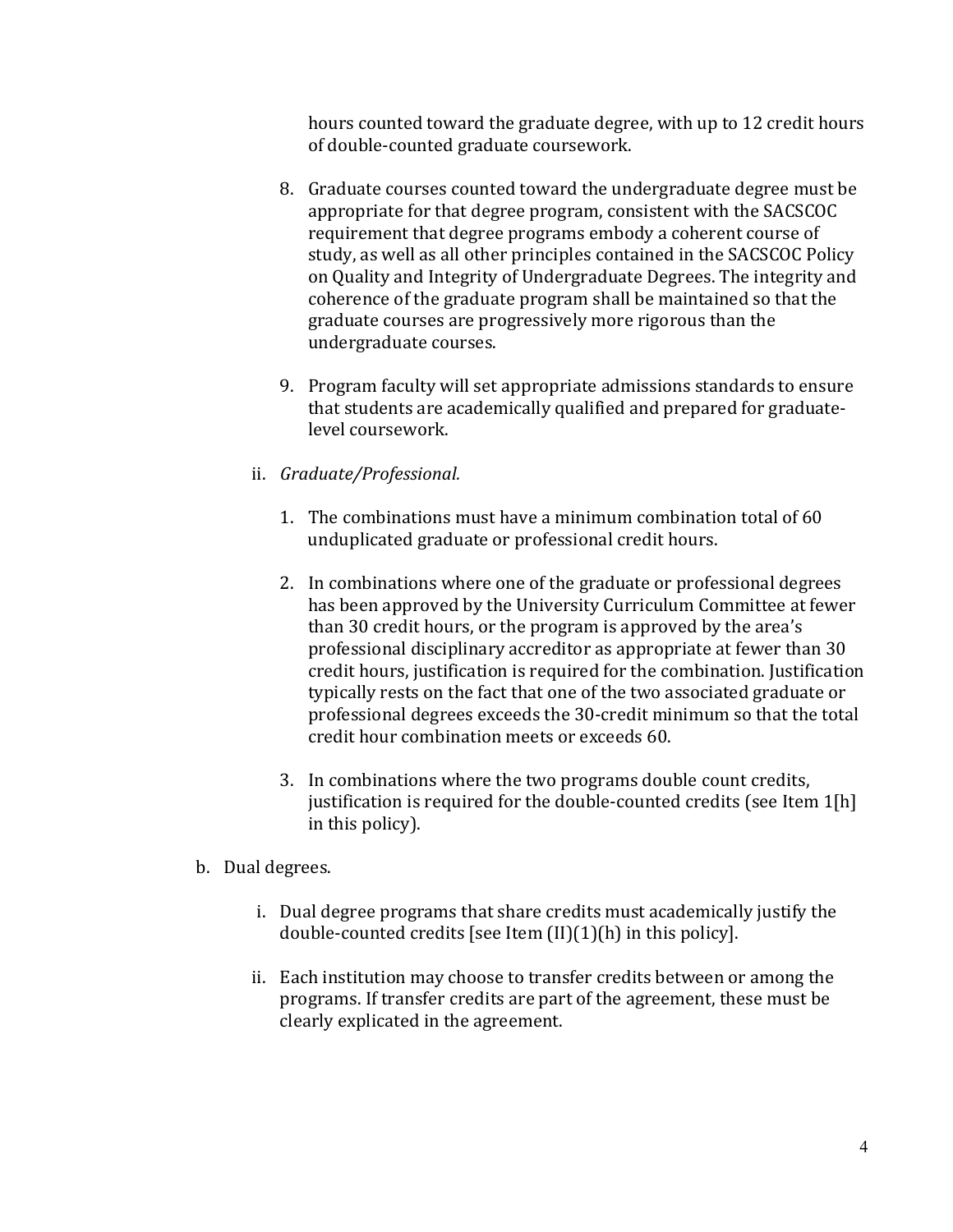#### **4. Proposal**

Faculty interested in creating a new combination, joint or dual degree program should complete the appropriate proposal form available in the Approval System. The proposal should include the following information.

- a. Proposal Purpose
	- i. Define the purpose for proposing the program and the benefits of establishing the program.
	- ii. Justify the program in intellectual and pedagogical terms (see Items  $\text{II}(1)(h)$ ,  $II(3)(a)(i)$ ,  $II(3)(a)(ii)$ , and  $II(3)(a)(iii)$  in this policy).
	- iii. Identify the individual responsible for program.
- b. Approval and Admission Requirements, Student Application Procedures, and Advising
	- i. The proposal must explain the process for determining that a student is academically qualified for the combination, joint, or dual-degree program.
	- ii. The proposal must explain the process for approving students to enter the combination, joint, or dual-degree program, including the eligibility period when a student can apply for the program.
	- iii. The proposal must explain the admissions requirements to the associated graduate or professional program, including but not limited to the minimum GPA, GRE score (when appropriate), and the application procedures.
- c. Curriculum
	- i. The core requirements of each academic program and available electives (along with the associated hours).
	- ii. Provide the curriculum for the proposed program.
	- iii. Explicitly identify and justify, both intellectually and pedagogically, specific courses designated as "shared credits" and explain how integrity and quality are not compromised for either degree program.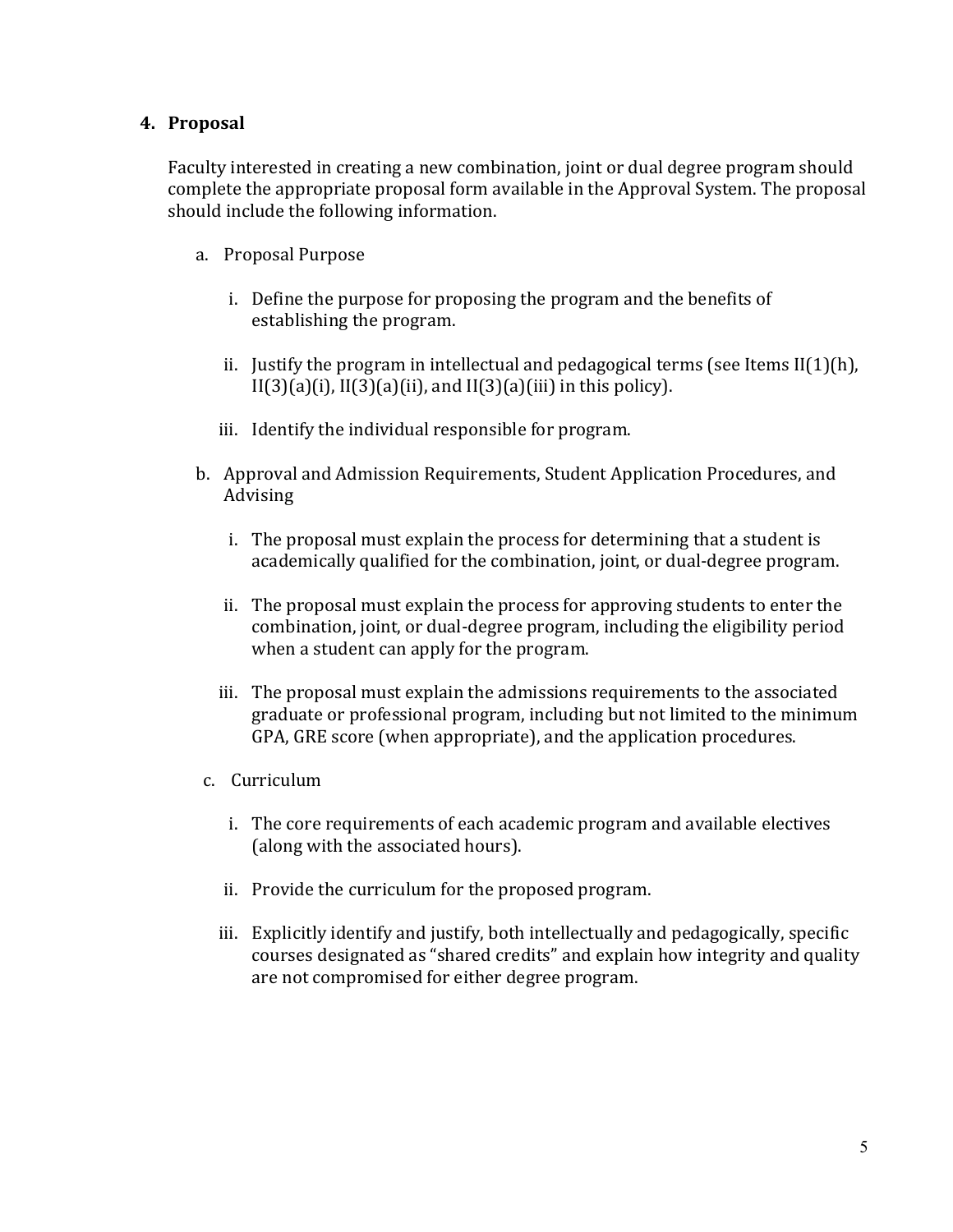### **5. Assessment**

- a. Assessment of student learning and program outcomes shall be as follows.
	- i. **Combination degree programs**. Assessment shall be at the individual degree program level.
	- ii. **Joint degree programs.** Assessment shall be shared by the institutions contributing to the degree. Each institution shall follow their institutional processes for assessment planning and reporting.
	- iii. **Dual degree programs.** Assessment shall be completed by each individual institution according to their institutional processes for assessment planning and reporting.

## **6. Termination of a Combination, Joint, or Dual Degree program**

- a. If the University of Florida or the participant institution discontinues the combination, joint, or dual degree program, it will be necessary for the student to complete the requirements for each academic program separately.
- b. If any of the individual programs that comprise the combination or dual degree is closed, the institution is responsible for following its regional accreditor's teachout policy.

## **7. Degree Conferral**

- a. A student enrolled in a combination program will earn the degrees as follows.
	- i. *Baccalaureate/Graduate and Baccalaureate/Professional degree combinations.* The degrees will be earned in one of two ways, at the discretion of the college:
		- 1. Baccalaureate degree(s) will be earned upon completion of the undergraduate program(s), and master's and/or professional degree upon completion of the graduate/professional degree program, or
		- 2. The degrees will be conferred upon the completion of the combination.
	- ii. *Graduate/Professional combinations.* The degrees will be conferred upon completion of the combination.
- b. Upon completion of a joint degree program, the student will earn one degree from the participant institutions.